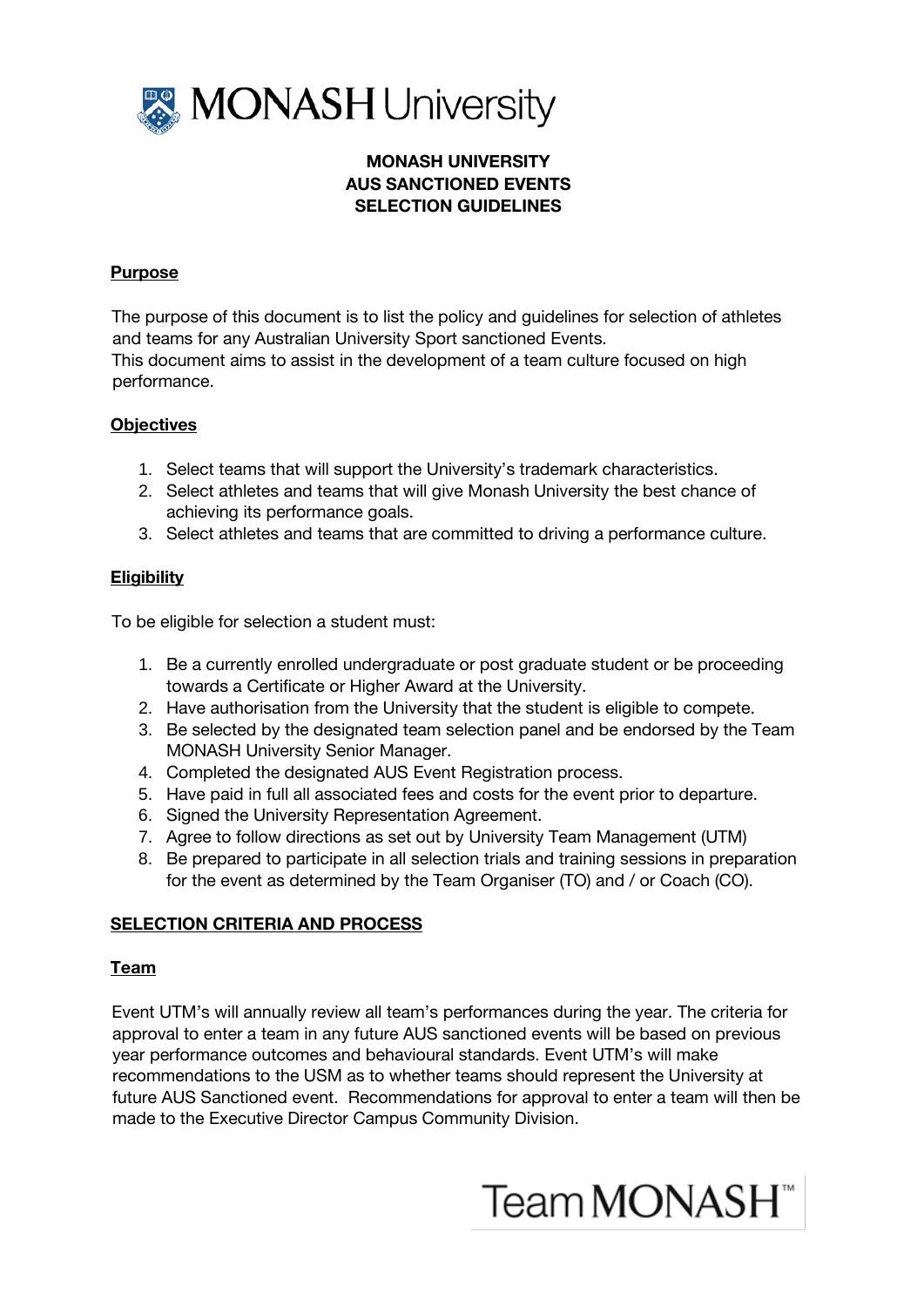

## Individual

Any student wishing to represent the University at AUS sanctioned event will be required to nominate for the official selection process which will include attendance at official selection trials. Additional documentation and references outlining their past performances and results may also be requested by the selection panel.

Student athletes who are part of the University Elite Sports Performer Scheme will be deemed an automatic selection should they meet eligibility requirements and their sport has been approved to participate in that year's event by the University.

#### Selection Guidelines

The following areas will be used to assess the suitability of athletes for selection. All criteria are to be considered of equal weighting.

- Attitude: Including willingness to accept instructions, ability to work with other team members and abide by the terms and conditions of the Representation Agreement.
- Behaviour: Past behaviour during involvement in previous University events (both on and off the field of play) will be considered.
- Competence: Core skills relevant to each sport for example: standard of performance, skill levels, technical implementation, efficiency and form.

#### Selection panel

A selection panel will be made in accordance with the nominated selection process agreed to by the Event UTM for that team / event.

All selections must be endorsed by the Director Team MONASH before an individual's selection is considered as confirmed.

Selection will be made according to the guidelines listed above.

#### Extenuating circumstances

The selection panel may use their discretion when taking into account any exceptional circumstances e.g. illness, injury or a higher level sporting commitment that may affect a student's participation or performance during the selection trials.

# Team MONASH<sup>™</sup>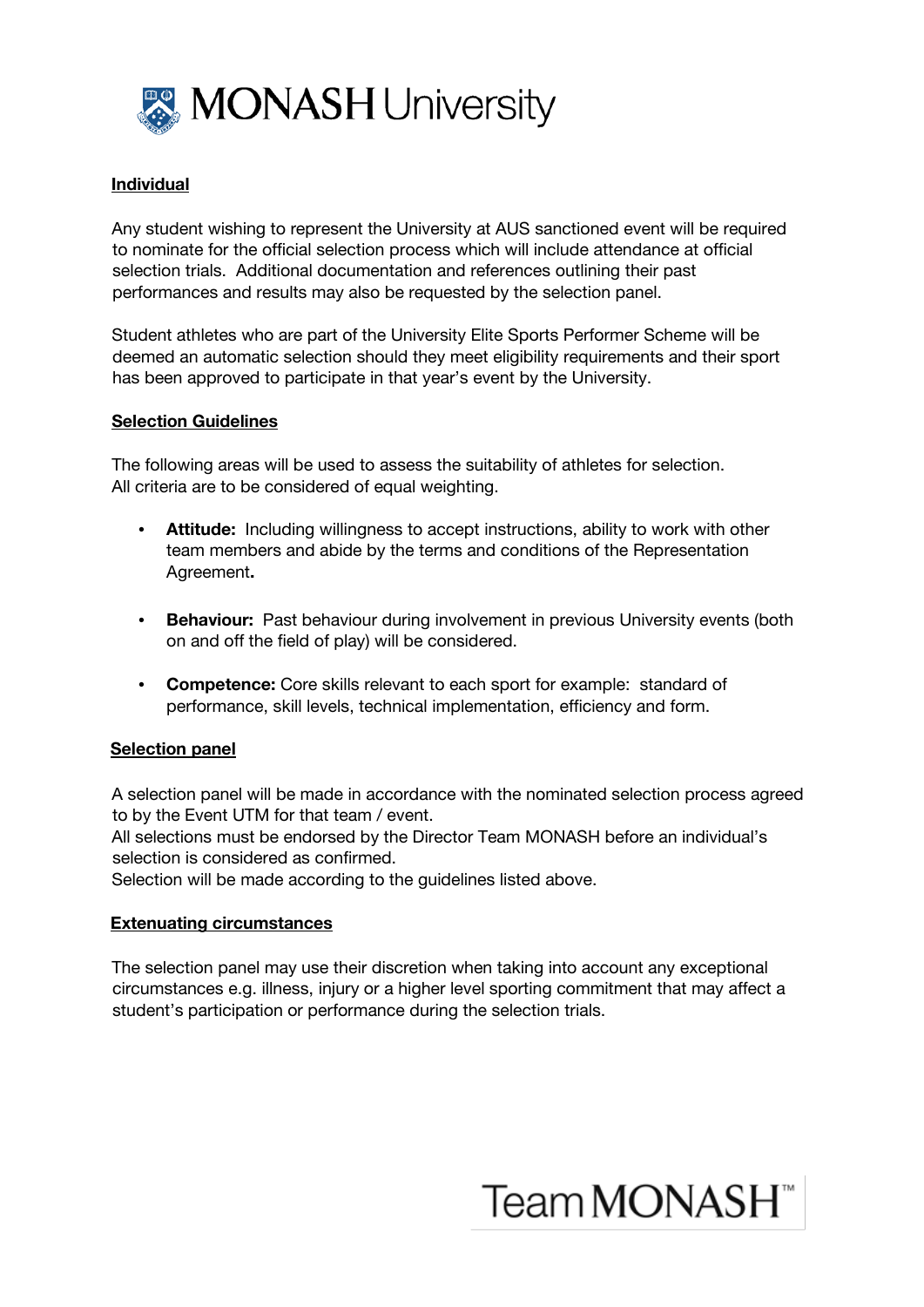

# SELECTION APPEALS PROCESS

# Purpose

To outline the expectations and requirements to appeal the non-selection of a student for a University Games team or individual sport.

## **Overview**

Monash University is committed to providing opportunities for students to represent the University through participation in competitive sporting events such as the Regional University Games, Australian University Games and Intervarsity Competitions.

Selection in a team or as an individual to attend a University Games event is a reflection of the student's performance against the selection criteria set out in the Selection Guidelines. The Selection Guidelines assist in the development of a high performance team culture.

The University is the sole arbiter of whether a team will be approved to enter an AUS sanctioned event. The criteria for approval to enter a team in an AUS sanctioned event will be based on previous year's performance outcomes and behavioural standards. There is no appeal process regarding the University decision on approval to enter a team into any AUS sanctioned event.

#### Scope

This policy applies to any eligible student who has trialled for a team or has expressed interest in participating in an individual or team sport that will represent University at an AUS sanctioned event.

#### Grounds for Appeal

A student who has attended trials for a team sport or expressed interest in representing the University in an individual sport for University Games and is not selected has the right to appeal their non-selection and has the right to request feedback.

Students can appeal their non-selection for an AUS sanctioned event team or individual sports events on the grounds that the student's omission from the Team was as a result of a failure by the selectors to properly apply the Selection Criteria set out in the University Selection guidelines.

#### Appeal Process

1. The appeal relating to non-selection can be made in writing to the Event UTM within the two week period starting from the day when the student is notified of non-selection. The appeal must provide all the information the athlete considers relevant to the reconsideration of the non-selection decision.